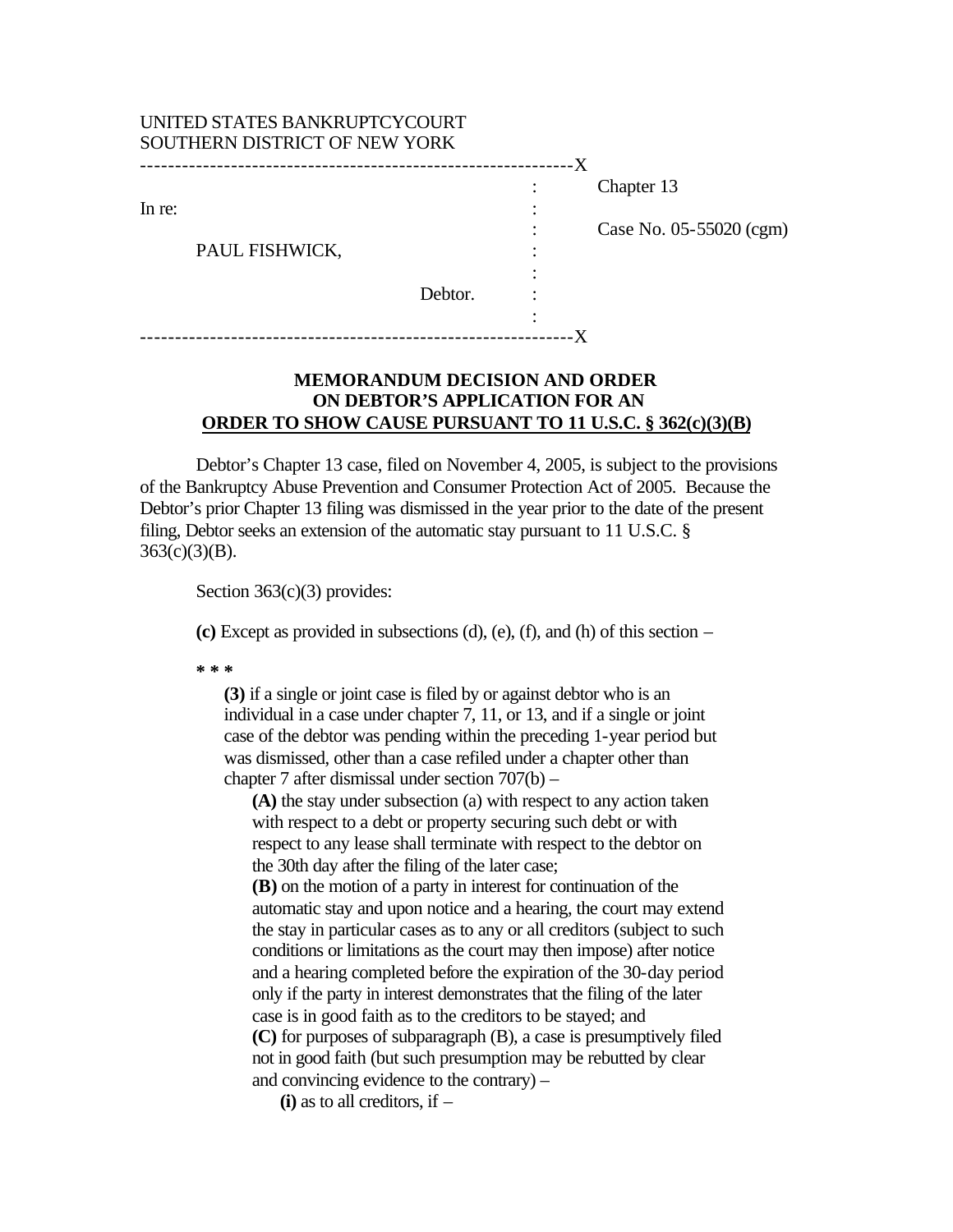**(I)** more than 1 previous case under any of chapters 7, 11, and 13 in which the individual was a debtor was pending within the preceding 1-year period; **(II)** a previous case under any of chapters 7, 11, and 13 in

which the individual was a debtor was dismissed within such 1-year period, after the debtor failed to –

**(aa)** file or amend the petition or other documents as required by this title or the court without substantial excuse (but mere inadvertence or negligence shall not be a substantial excuse unless the dismissal was caused by the negligence of the debtor's attorney);

**(bb)** provide adequate protection as ordered by the court; or

**(cc)** perform the terms of a plan confirmed by the court; or

**(III)** there has not been a substantial change in the financial or personal affairs of the debtor since the dismissal of the next most previous case under chapter 7, 11, or 13 or any other reason to conclude that the later case will be concluded –

**(aa)** if a case under chapter 7, with a discharge; or

**(bb)** if a case under chapter 11 or 13, with a confirmed plan that will be fully performed; and

**(ii)** as to any creditor that commenced an action under subsection (d) in a previous case in which the individual was a debtor if, as of the date of dismissal of such case, that action was still pending or had been resolved by terminating, conditioning, or limiting the stay as to actions of such creditor[.]

Debtor's Schedules, Statement of Financial Affairs, Chapter 13 Plan, Employee Income Records, and "Statement of Monthly Income and Calculation of Commitment Period and Disposable Income" were filed on November 11, 2005 (ECF Docket Nos. 5, 6, 7, 8 and 9).

On November 21, 2005, the Debtor filed this Application for an Order to Show Cause (ECF Docket No. 10; hereafter, the "Application"). By the Application, the Debtor seeks to extend the automatic stay pursuant to Section  $362(c)(3)(B)$ . Where Bankruptcy Code Section 362(c)(3)(A) applies, a Debtor or other party in interest must move for an extension of the stay prior to the termination of the stay on the  $30<sup>th</sup>$  day after the filing of the case. The Court is authorized to extend the stay "after notice and a hearing completed before the expiration of the 30-day period," and the Court may only do so if the moving party "demonstrates that the filing of the later case is in good faith as to the creditors to be stayed".

In the Application, the Debtor acknowledges that pursuant to Section 362(c)(3)(A), the 30-day stay will expire on or about December 5, 2005 and asks the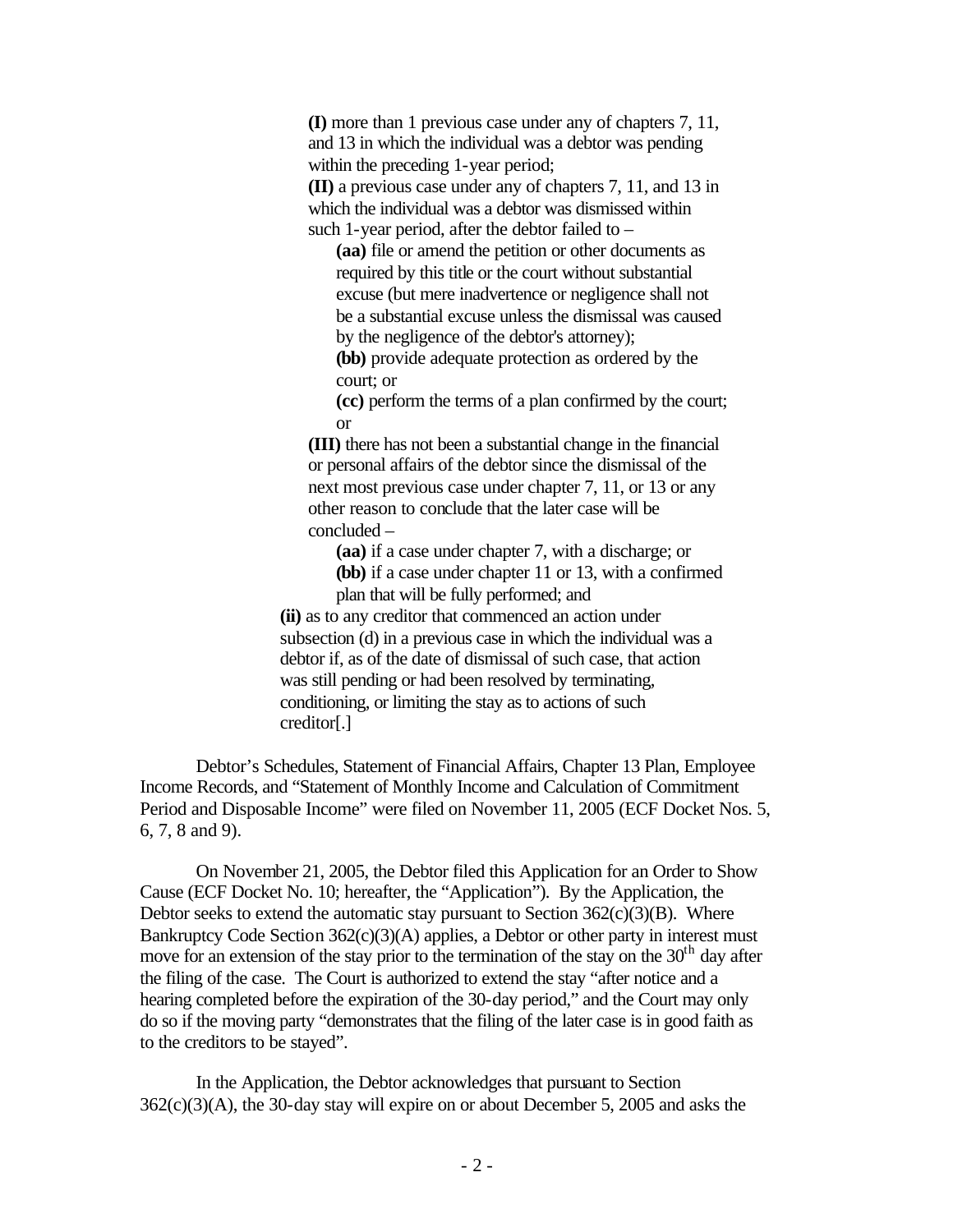Court "to either shorten the usual return time in the consideration of a motion or to secure a temporary extension of said automatic stay until the court has the opportunity to review this matter."

In an affidavit submitted with the Application the Debtor states the following:

- That Debtor filed his prior Chapter 13 petition *pro se* on July 11, 2005. The Debtor indicates that he "did not understand the requirements of Chapter 13" and only filed a "skeleton petition" because he "did not know how to complete the rest of the papers." The Debtor also explains that he "simply did not know what [he] was doing" in the prior case.
- The Debtor claims changed circumstances in this bankruptcy filing in that he has hired legal counsel, and because the Debtor has already provided significant documentation in the current bankruptcy case.
- The Debtor claims that, given his annual gross salary of \$120,000, "I am confident I will be able to meet the financial burdens of this Chapter 13."

The Court observes the following:

- The Debtor's Schedule A lists one parcel of real property located on Barkit Kennel Road in Pleasant Valley, New York. The same address is given on the petition as the Debtor's current address, although the Debtor indicates in his Statement of Financial Affairs that he vacated the property in September 2004. The Statement of Financial Affairs also indicates that a foreclosure action is pending against the Debtor, but does not state that a judgment of foreclosure and sale has been entered.
- Debtor's prior bankruptcy filing, Case No. 05-36929, was dismissed by order dated September 23, 2005, for failure to file schedules or the statement of financial affairs, failure to file a plan or to make plan payments, failure to appear at the meeting of creditors required by Bankruptcy Code Section 341(a), and failure to provide requested documentation to the Chapter 13 Trustee. Thus, it appears that the case is "presumptively filed not in good faith" as to all creditors under Section 362(c)(3)(C). Under Section  $362(c)(3)(C)(i)(II)(aa)$  a dismissal in the prior year due to "mere inadvertence" or negligence" that was not caused by a debtor's attorney is not a "substantial excuse" for the failure to file the required schedules, statements and plan.
- This Application was filed 17 days after the case was filed, and 10 days after all schedules were filed in the case. Thus, by filing this Application Debtor apparently believes the motion to extend the stay under Section  $362(c)(3)(B)$ cannot be heard prior to December 5, 2005 on normal notice. It appears that the Application represents a Debtor-created emergency in that the Debtor could have brought the Application at an earlier time.
- The Application does not indicate whether the Debtor intends to extend the stay as to all creditors, or to one particular creditor. The Debtor proposes to